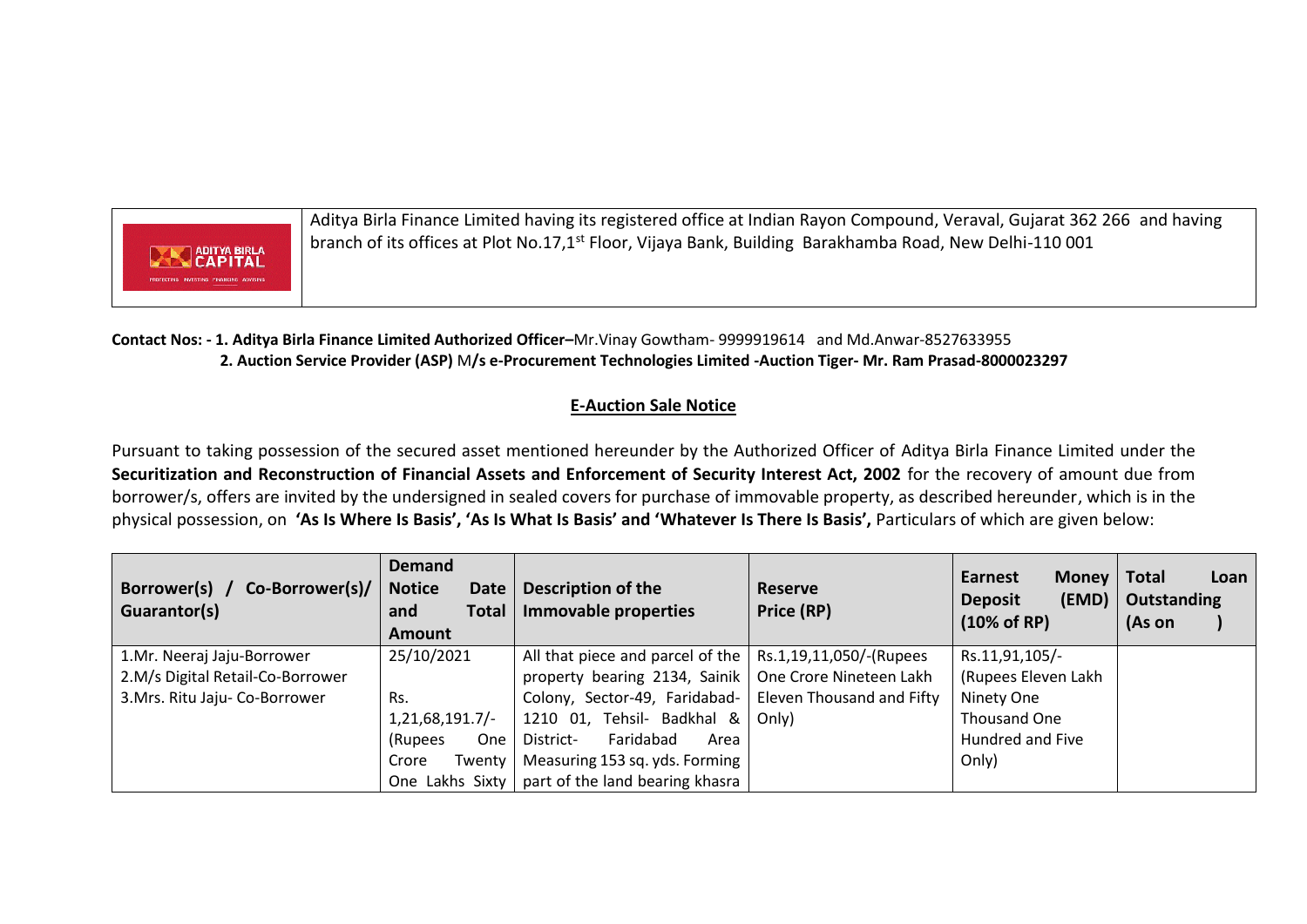|                  | Eight Thousand   no. 196 (2-16) 205 (1-19) 209 |
|------------------|------------------------------------------------|
| Hundred  <br>One | (0-10) total no.3total area 5                  |
| Ninty One and    | Bigha 5 Bishwa Pukhta situated                 |
| Paisa<br>Seven   | at village Nawada Koh Tehsil &                 |
| only)            | Distt- Faridabad, constructed                  |
|                  | on the Ground floor, First Floor               |
|                  | & Second Floor an area approx                  |
|                  | 2950 Sq. ft. bounded by;                       |
|                  | East by<br>: P.No.2135                         |
|                  | West by<br>: P.No.2133                         |
|                  | North by<br>: Other Property                   |
|                  | South by<br>: 25ft wide                        |
|                  | Road                                           |

**The Terms and Conditions of the E-Auction are as under:** 

- **1.** E-Auction is being held on "AS IS WHERE IS BASIS", "AS IS WHAT IS BASIS", and "WHATEVER IS THERE IS BASIS" and will be conducted ''Online". The Auction will be conducted through the ABHFL approved auction service provider **"M/s e-Procurement Technologies Limited -Auction Tiger B-704-05, Wall Street - II, Opp. Orient Club,Nr. Gujarat College, Ellis Bridge, Ahmedabad - 380006 Gujarat (India) Help Line Nos. 079-61200559/837/842/881/880 Help Line E-mail id: [support@auctiontiger.net](mailto:support@auctiontiger.net) through the web portal [https://sarfaesi.auctiontiger.net](https://sarfaesi.auctiontiger.net/) "**
- 2. **Last Date of Submission of Tender/Sealed Bid/Offer** in the prescribed tender forms along with EMD and KYC is **27/04/2022 up to 5:00 PM** at the Branch Office address mentioned herein above. Tenders that are not filled up or tenders received beyond last date will be considered as invalid tender and shall accordingly be rejected. No interest shall be paid on the EMD.
- 3. **Date of E-Auction** for Property is **28/04/2022** at the web portal [https://sarfaesi.auctiontiger.net](https://sarfaesi.auctiontiger.net/) from **11:00 AM to 1:00 PM with unlimited extensions of 5 Minutes each.**
- 4. The tender/Sealed Bid/offer will be opened in the presence of the Authorized Officer.
- 5. **Date of Inspection of the Immovable Property** is **on 18/04/2022** between **11.00 AM** to **04.00 PM**.
- 6. The Earnest Money Deposit (EMD) of the successful bidder shall be retained towards part sale consideration and the EMD of unsuccessful bidders shall be refunded. The Earnest Money Deposit shall not bear any interest. The successful bidder shall have to deposit 25% of the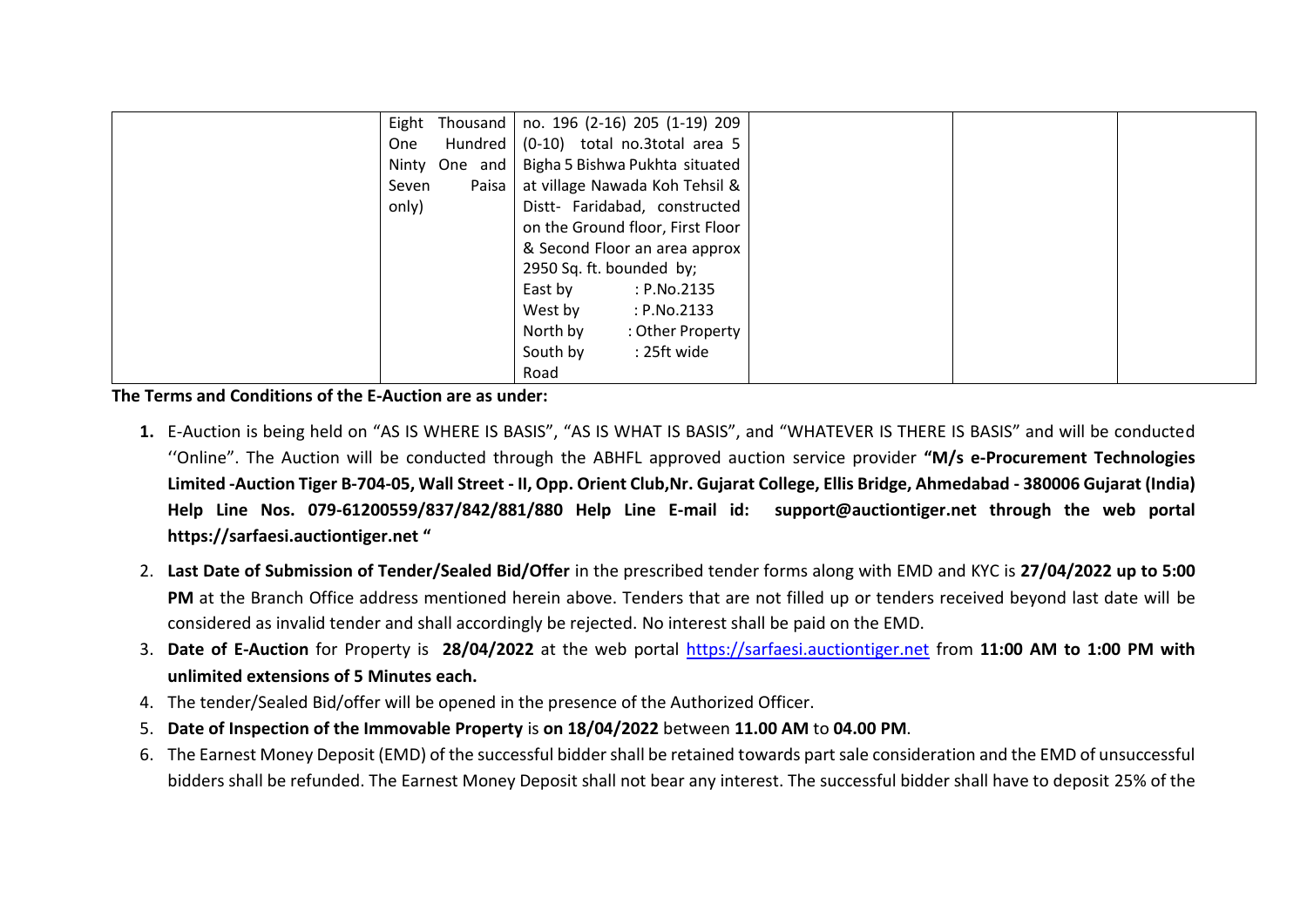sale price, adjusting the EMD already paid, immediately after the acceptance of bid price by the Authorized Officer and the balance 75% of the sale price on or before 15th day of sale or within such extended period as agreed upon in writing by and solely at the discretion of the Authorized Officer. In case of default in payment by the successful bidder, the amount already deposited by the offer shall be liable to be forfeited and property shall be put to re-auction and the defaulting borrower shall have no claim/ right in respect of property/ amount.

- 7. The purchaser shall bear the applicable stamp duties/ additional stamp duty/ transfer charges, fee etc. and also all the statutory/ nonstatutory dues, taxes, rates, assessment charges, fees etc. owing to anybody.
- 8. The Authorized Officer, who is not bound to accept the highest offer, has the absolute right to accept or reject any or all offer(s) or adjourn/ postpone/ cancel the e-Auction without assigning any reason thereof.
- 9. The tenderer/online bidder hereby agrees that once he/she has formally registered a qualified tender before authorized officer will have to express their interest to participate through the E-auction bidding platform, by submitting this document. It shall be the tenderer's/online bidder's sole responsibility to procure his/her login id and password from auction service provider
- 10. Further interest will be charged as applicable, as per the Loan Agreement on the amount outstanding in the notice and incidental expenses, costs, etc., is due and payable till its realization.
- 11. The notice is hereby given to the Borrower/s and Guarantor/s they can bring the intending buyers/purchasers for purchasing the immovable property as described herein above, as per the particulars of terms and Conditions of Sale.
- 12. **The Borrower(s)/Co-Borrower(s)/Guarantor(s) are hereby given 30 DAYS SALE NOTICE UNDER THE SARFAESI ACT, 2002** to pay the sum mentioned as above before the date of Auction failing which the immovable property will be auctioned and balance, if any, will be recovered with interest and costs. If the Borrower pays the amount due to Aditya Birla Finance Ltd, in full before the date of sale, auction is liable to be stopped.
- 13. The detail terms and conditions of the auction sale are incorporated in the prescribed tender form. Tender forms are available at the above mentioned Zonal/Branch office.
- 14. The immovable property will be sold to the highest tenderer/Bidder in E- Auction. The Authorized Officer reserves the absolute discretion to allow inter se bidding with minimum Bid increment amount. The Property as mentioned will not be sold below Reserve Price.
- 15. The Tenderer(s) / Offerer(s) / Prospective Bidder(s) / Purchaser(s) are hereby notified that the secured asset will be sold with the Encumbrances and dues payable to Statutory Authority (if any) and are also requested, in their own interest, to satisfy himself /